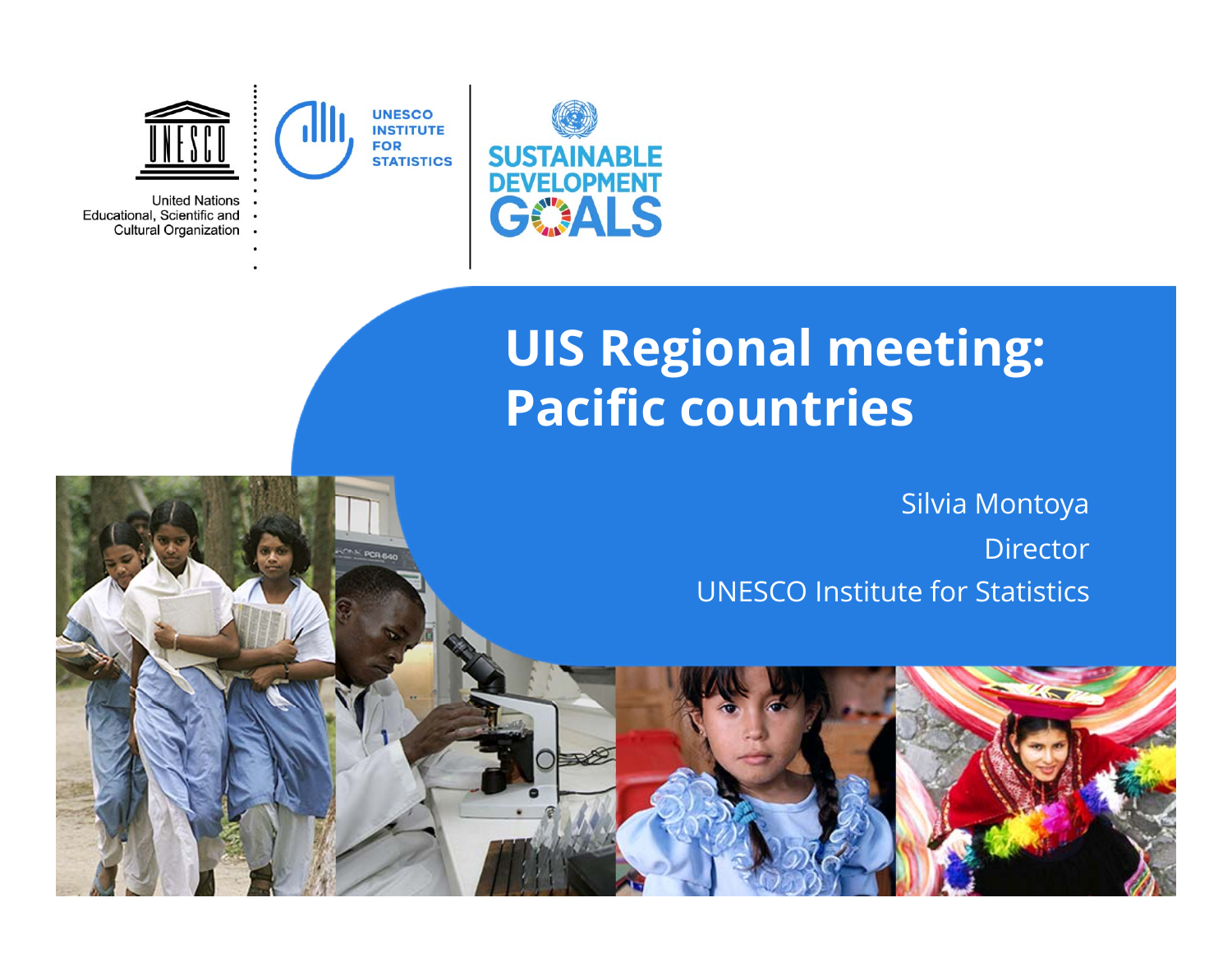## **Agenda**

- $\bullet$ General situation of COVID crisis around the world
- $\bullet$  UNESCO's response to the pandemic and UNESCO Institute for Statistics (UIS) measures to support Member **States**
- $\bullet$ Data and indicators affected by the crisis
- $\bullet$ Proposed indicators to monitor the effects and impacts
- $\bullet$ Regional perspectives
- $\bullet$ National experiences

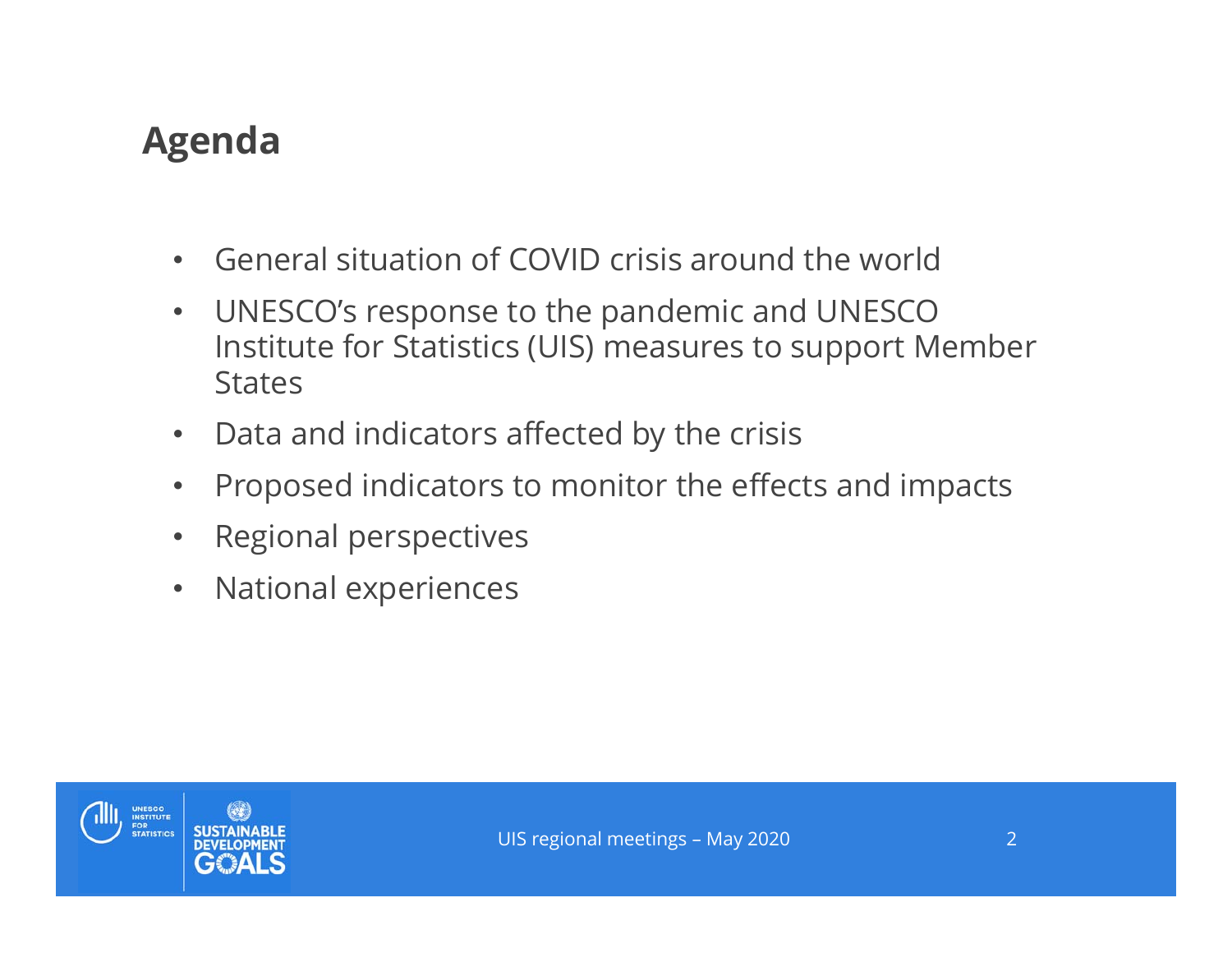#### **Global Monitoring of School Closures Caused By COVID-19**



**1,268,164,088**  affected learners

**72.4%** of total enrolled learners

**177** country-wide closures

**Note**: Figures correspond to number of learners enrolled at pre-primary, primary, lower-secondary, and uppersecondary levels of education [ISCED levels 0 to 3], as well as at tertiary education levels [ISCED levels 5 to 8]. Enrolment figures based on latest UNESCO Institute for Statistics data.

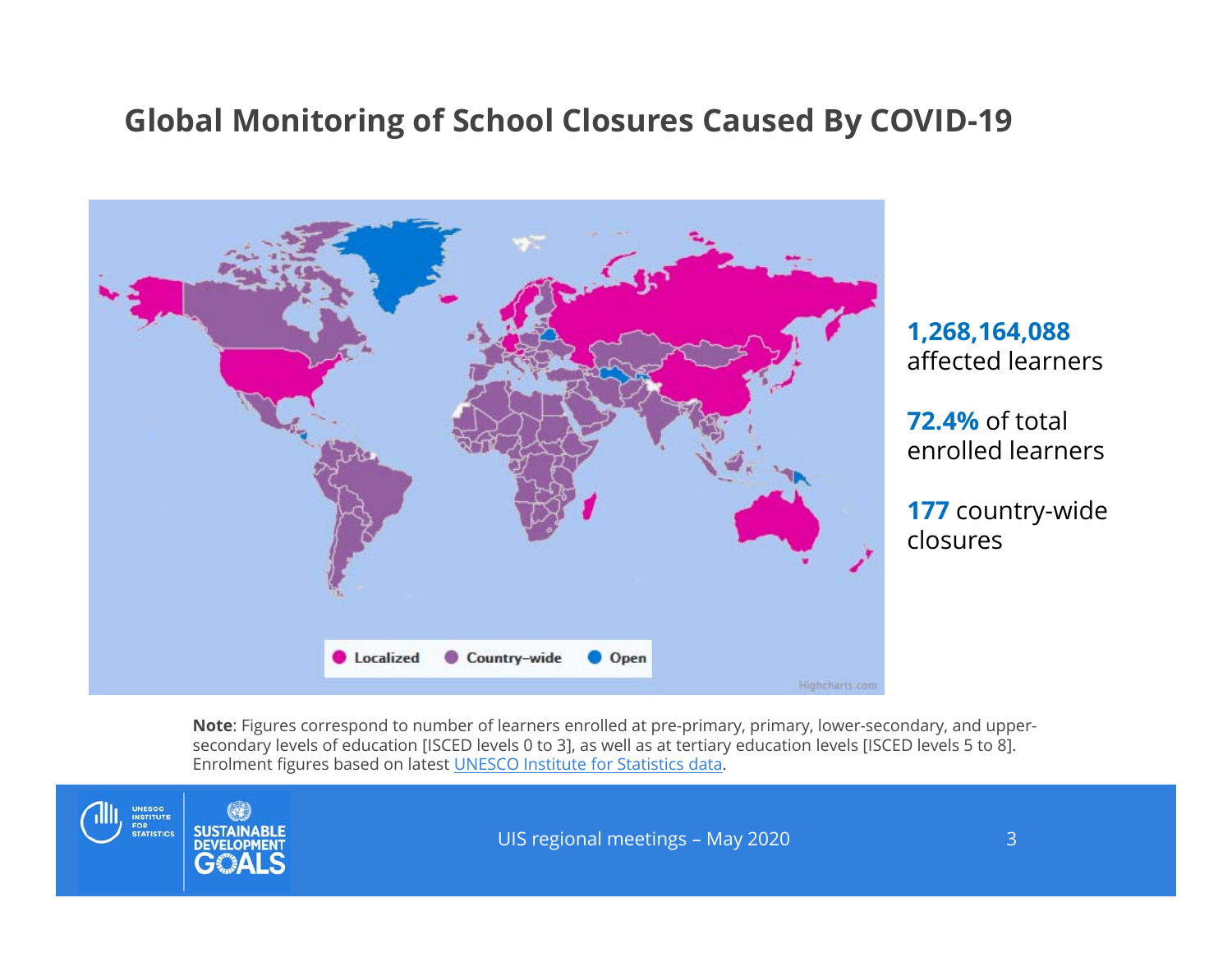## **School Year split around the world**





UIS regional meetings – May 2020 4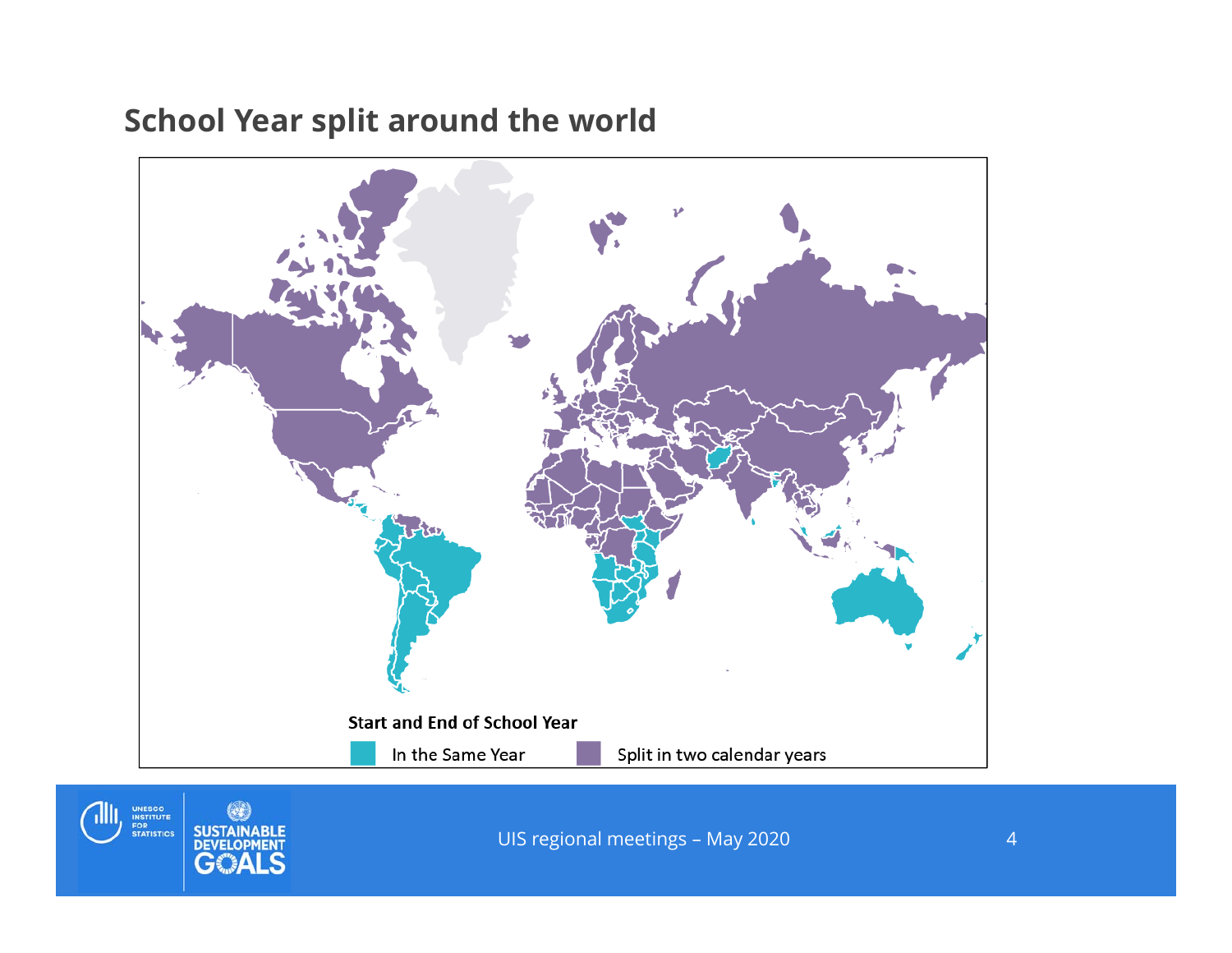## **School closures carry high social and economic costs**

- **Interrupted learning**, especially among students in poverty, with little access to online education, and with learning disabilities.
- **Lack of preparation in parents** helping with distance education or home schooling, especially those parents with limited education and resources.
- **Increased stress among teachers**, especially those without training in distance education, where teaching resources may be unfamiliar, and larger shares of a teacher's personal time.
- **Increased stress among parents**, due to work-related issues, quarantine issues, and the potential for incidents of home violence.
- **Increased probabilities of student drop out** because of pressures on family income, often in combination with low quality of distance education.

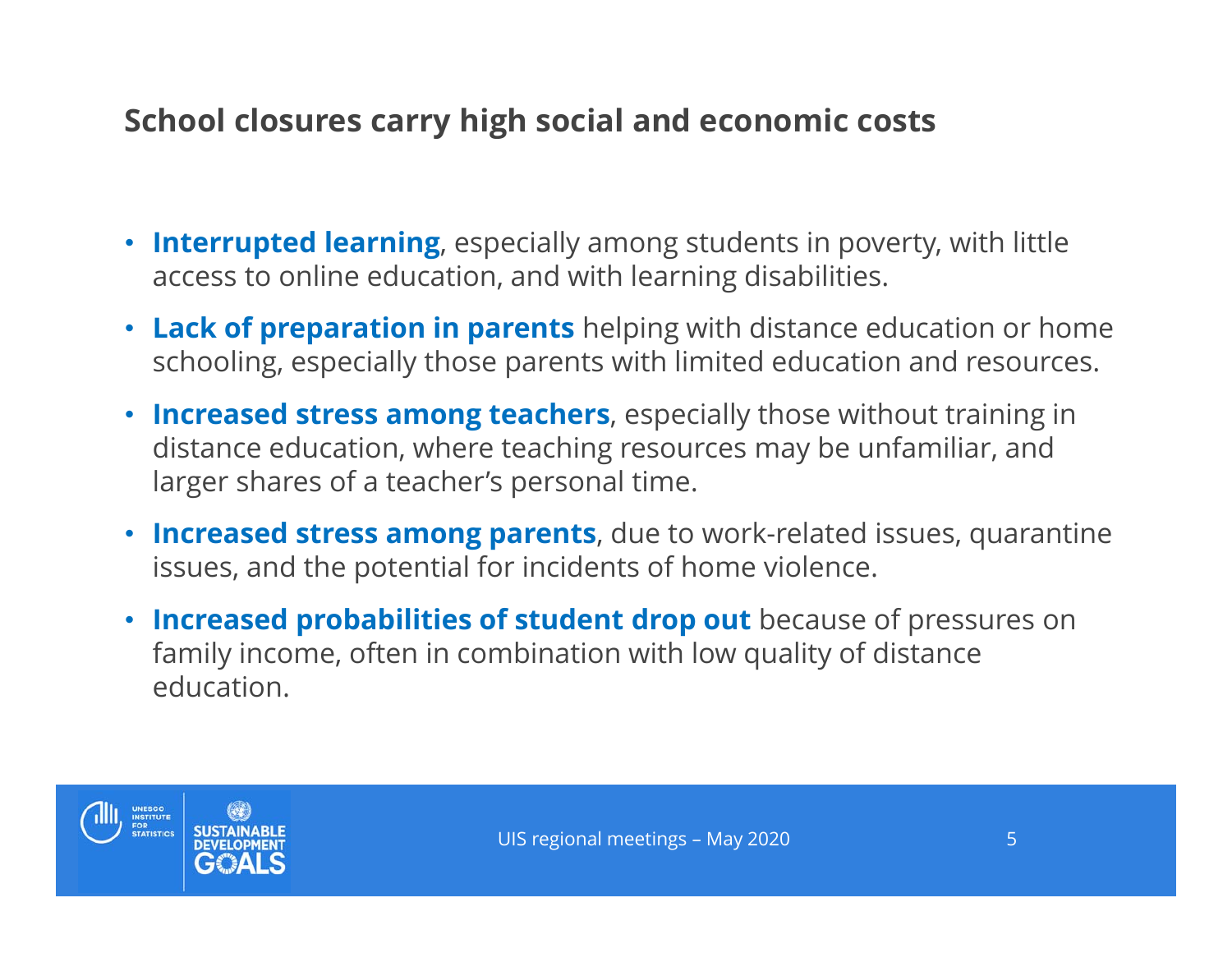## **UNESCO's COVID-19 Education Response**

- **Minister-level virtual meetings** for policy learning about efforts to initiate and scale up responses to school closures, building on the success of the UNESCO-organized 10 March virtual ministerial meeting.
- **Global Education Coalition** to support countries in scaling up distance learning practices and reaching children and youth who are most at risk.

#### **Monitoring**

- **Global monitoring of country-wide and localized school closures** and the number of learners affected.
- Follow up on the effect COVID-19 crisis: **joint UNESCO-World Bank-UNICEF questionnaire** on distant learning strategies.

#### **UIS Follow up on the impact on data collection**

 $\bullet$  **Regional virtual meetings** to better understand the disruption of national data collection systems and national data strategies to follow-up on crisis

#### https://en.unesco.org/covid19/educationresponse/globalcoalition



UIS regional meetings – May 2020 **6** 6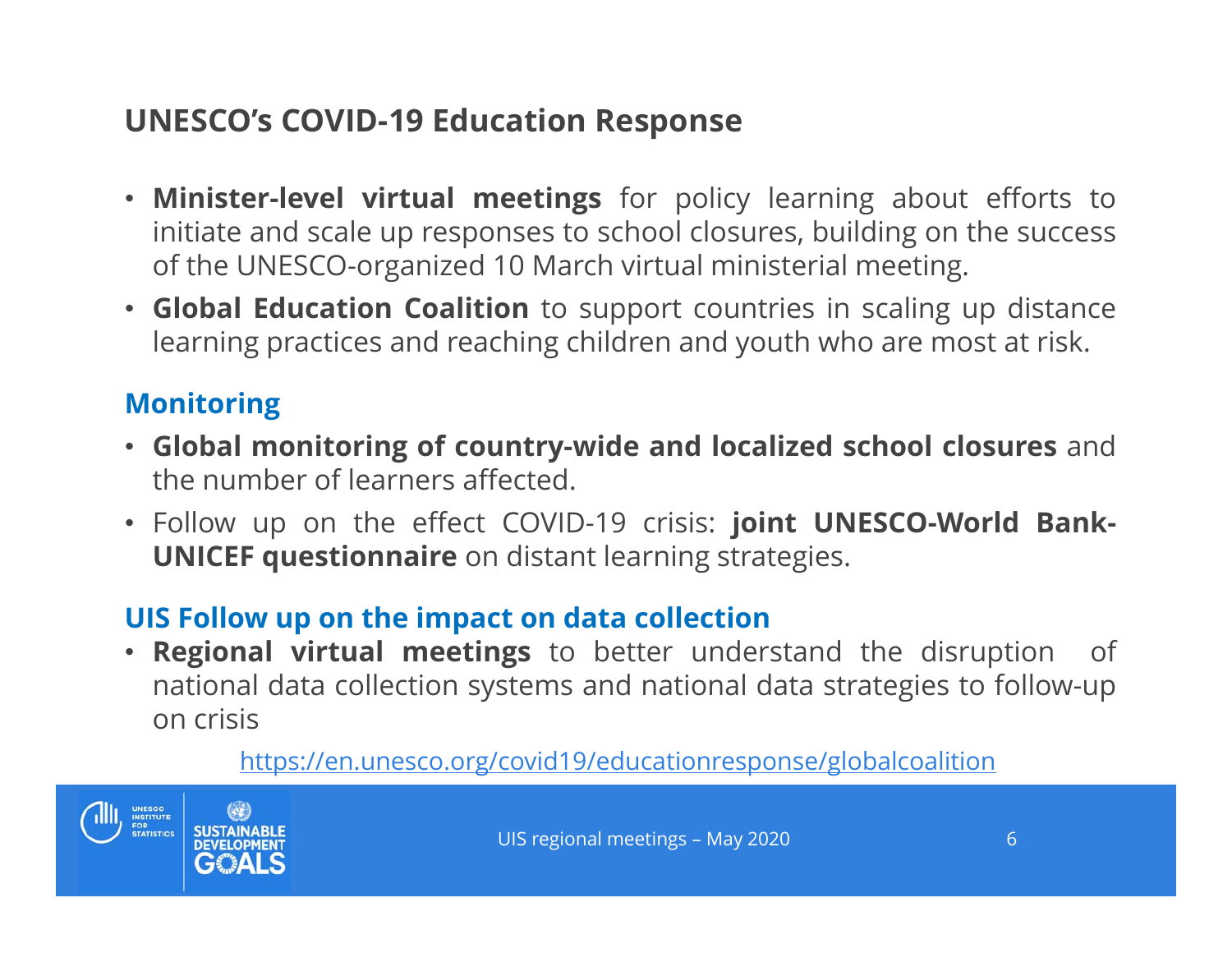## **Which and how are indicators affected by the COVID-19 crisis?**

To monitor the effects and impacts of the COVID crisis, **some indicators must be revisited** to better understand:

- What has changed in education delivery since the COVID crisis began?
- How will we track learning with school closures and education is delivered using alternative and new channels?
- How do these changes affect learning and learning equity?
- Who is enrolled in distance education, but not participating?
- Who is participating in distance education, but not learning?
- Which SDG 4 indicators will be affected by the new and unexpected circumstance brought upon us by the COVID crisis?

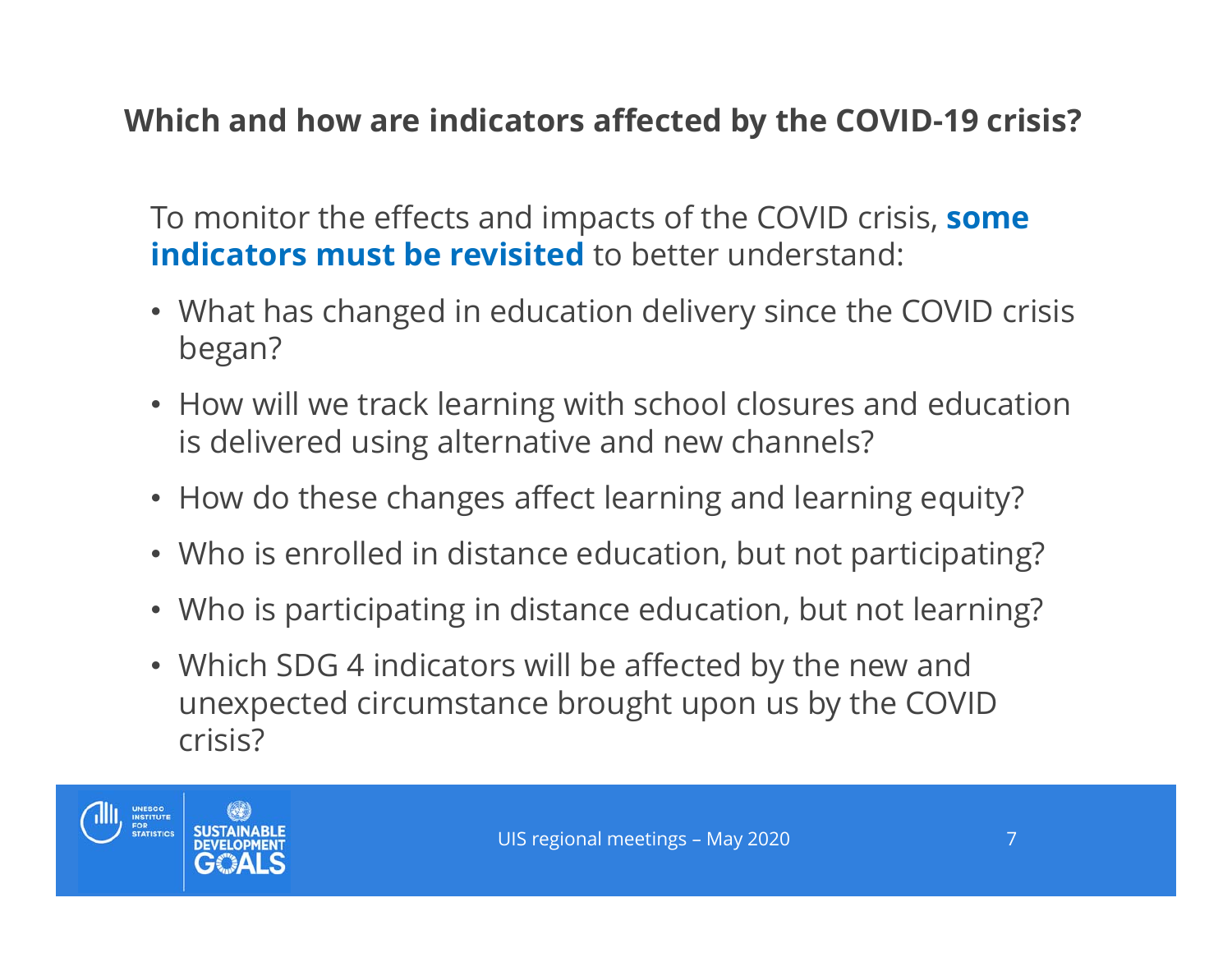## **Additional information to collect for informed decision-making**

Statistical institutions may need to **report on some administrative issues**, to get a **macro picture** that will be helpful to the central government, the general public, and funding agencies:

- When is (your) country planning to close the school year? (dates)
- Are you going to require final exams as they are used during a normal school year?
- Are you promoting every student and cover their learning deficits during the next school year?
- Are you planning to implement remedial programs that would apply to the current school year?
- What are you doing with school feeding programs?
- What is the latest teacher headcount?
- What is the latest student headcount?

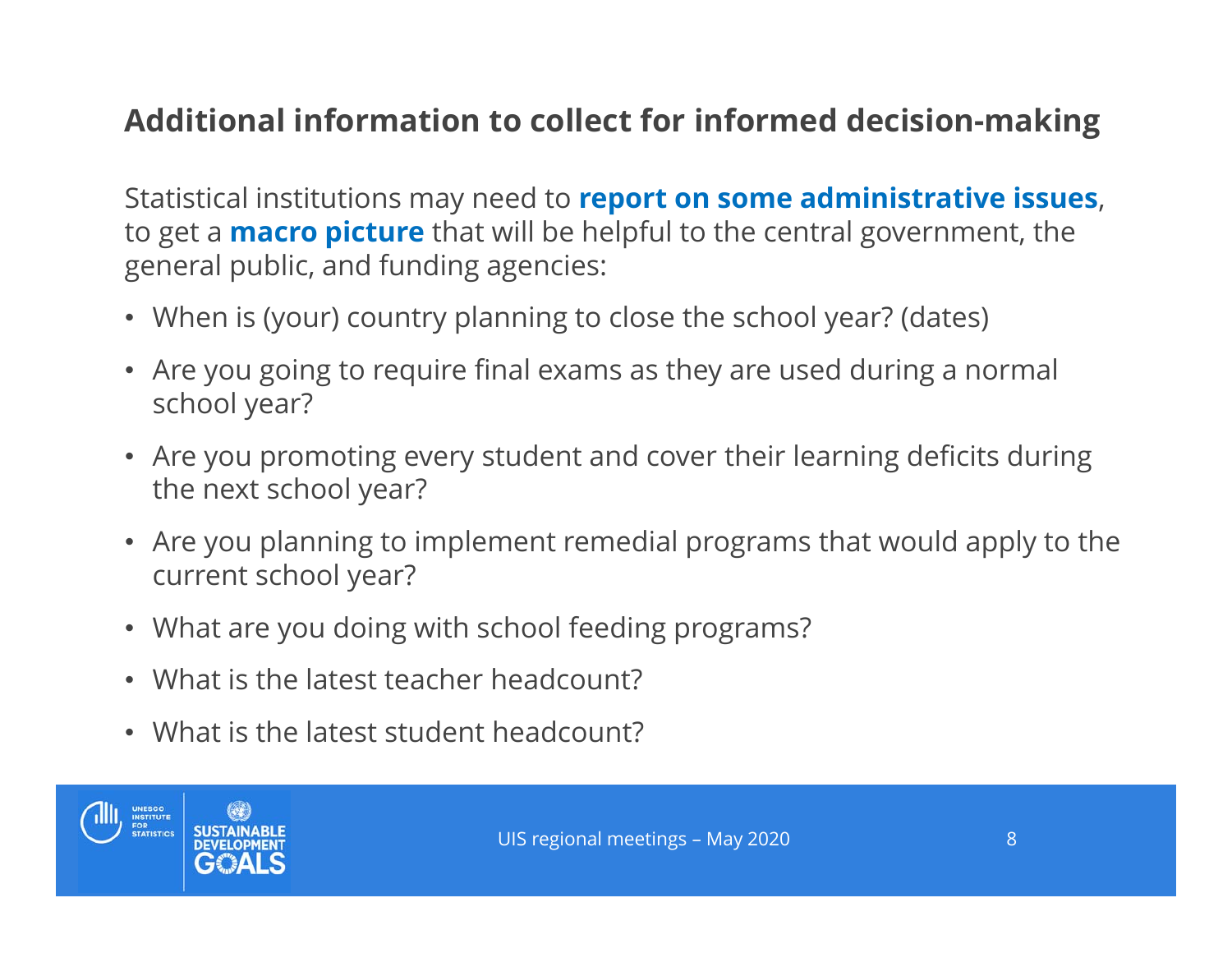## **Inform policy responses and measures targeted: Data needed**

**Data needed to monitor the impact** of school closures on learning and the effectiveness of education policy responses:

#### **1. Tracking of school closures and reopenings**

- Status of country-wide or localized school closures and reopenings
- Number of teachers affected

#### **2. Monitoring deployment of distance learning strategies**

• Type and combination of distance education delivery systems (on-line, TV, radio…)

#### **3. Connectivity and context related to factors**

• Households/students with access to internet, mobile or fixed line, TV, radio…

#### **4. Impact on learning achievement**

• Learner disengagement and drop-out

#### **5. Social and economic impact**

- Number of children benefitting from school feeding programmes
- Number of teachers or other support personnel not paid on time

#### **6. Various ways which the confinement has affected boys and girls**

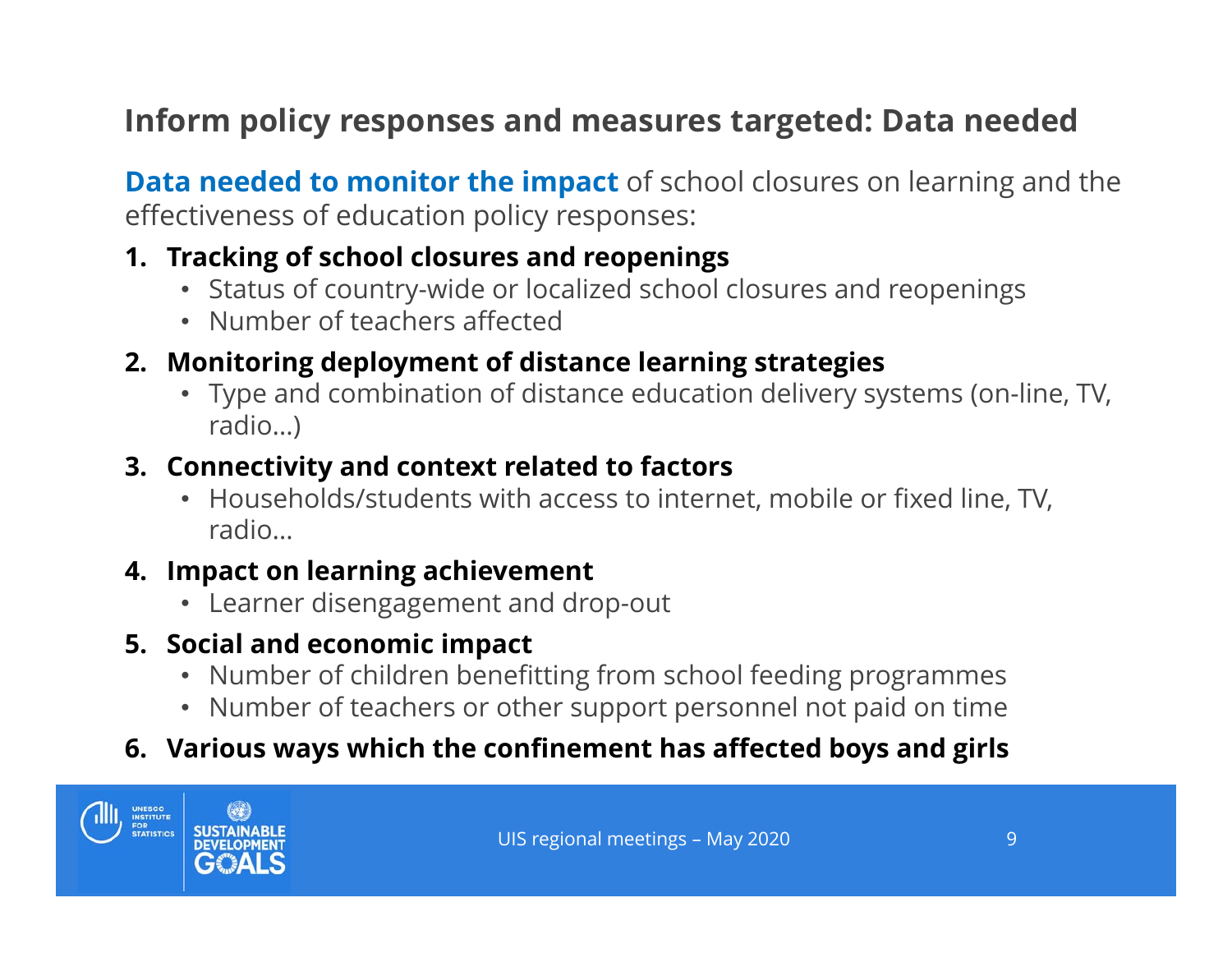## **What data are urgently need for contingency planning?**

### **Areas and policy dimensions of focus**

Tracking school closures and reopenings

Monitoring of deployment of distance learning and strategies

Social and economic impact

## **Education-related indicators**

- •School closures
- Students not attending school
- Students not accessing distance education during the period of school closure
- Teachers unemployed and unpaid because of closures (for cases of teachers employed with low-quality contracts)
- • Nutrition of students: children not receiving school meals

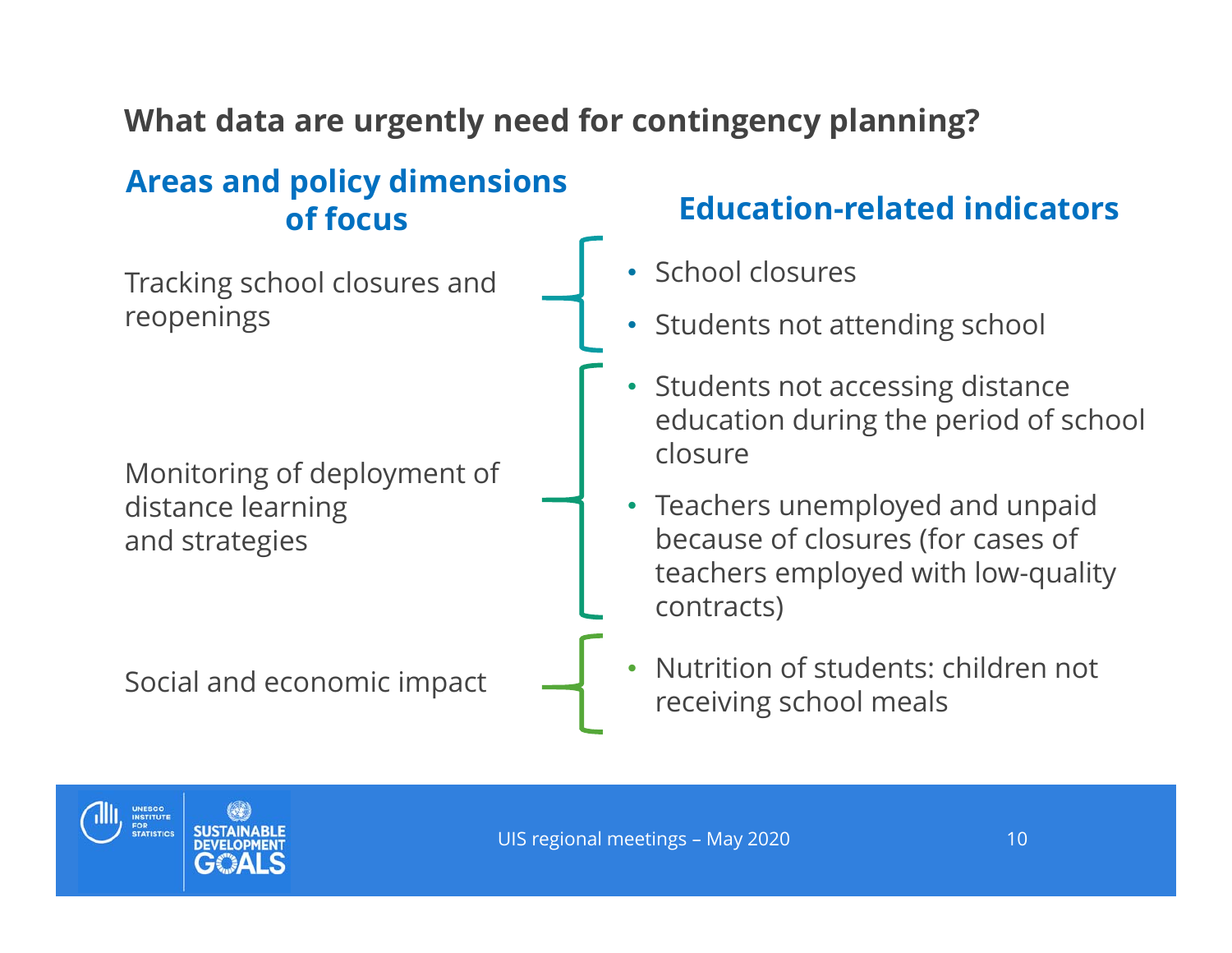## **Proposed indicators to monitor the impact of COVID on education (with disaggregation when possible)**

Number and % of **children**:

- with distance, homebased learning, and tutoring programs
- who return to school once the school system is reopened
- radio stations, TV programs, and online platforms broadcasting emergency distance learning programs
- children whose learning was assessed to evaluate loss of learning during school closure
- children assessed during school closure who meet relevant minimum learning standards

Number and % of **teachers**:

- trained in using distance learning methods and/or provided materials to support distance learning
- trained to provide accelerated programs to mitigate loss of learning during school closure

Number and % of **countries**, where **parents and caregivers** are reached through mechanisms to inform parents and community leaders of distance learning content and teaching methods

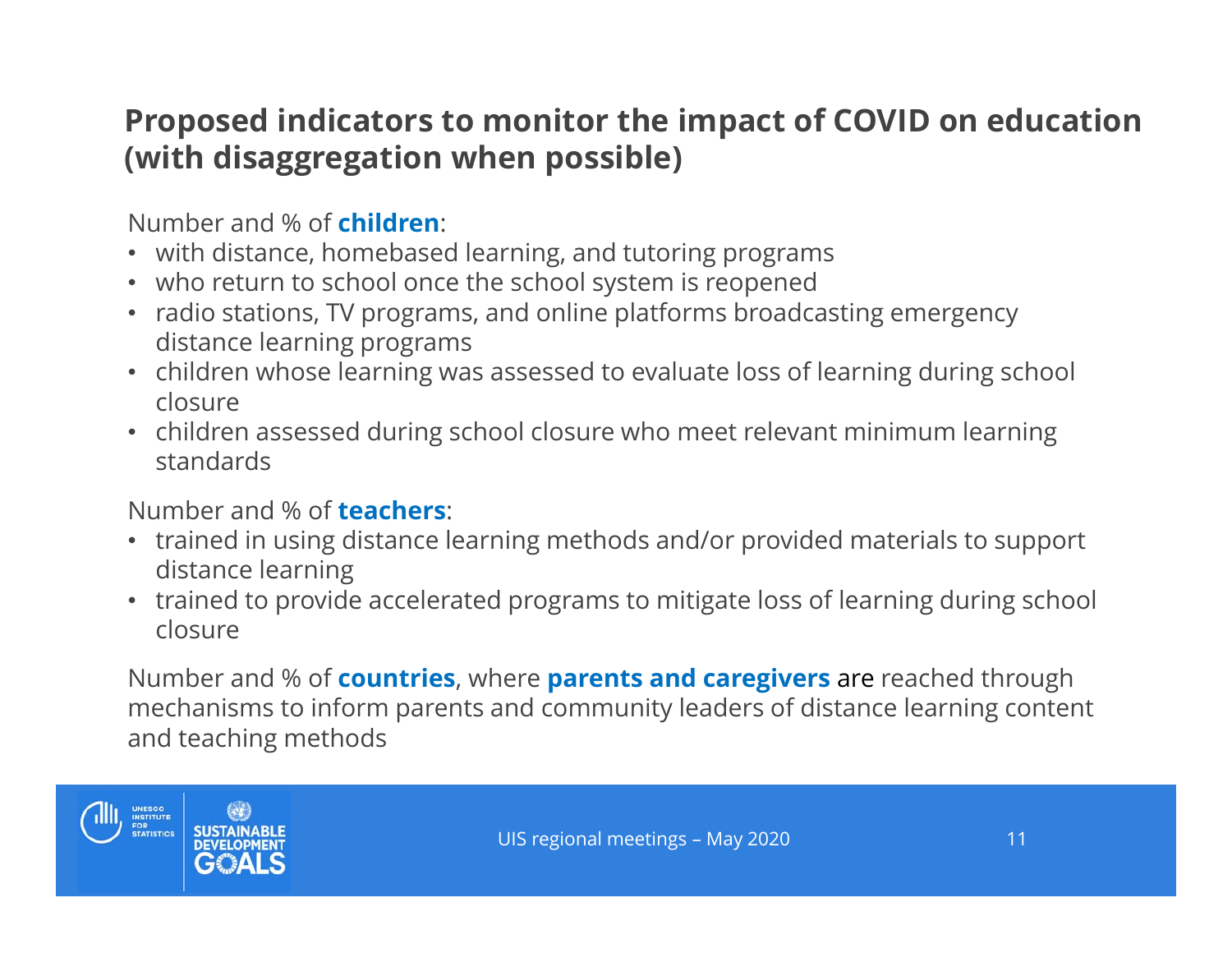## **Key questions regarding data collection and indicators estimates**

- 1. What are **national data strategies** regarding regular data collection?
	- Which activities have been affected?
	- How are you planning on recording usual aggregate measures on students, teachers, schools closure or changes such as learning from home with parents often taking up the role of educator)?
- 2. Are countries developing **new data collection approaches** to track and monitor the COVID-19 crisis?
	- Rapid assessment of issues to be resolved in different types of countries
	- Which indicators are you using to monitor?
	- Which variables are collected and at which frequency?
- 3. Which **indicators in the global and thematic indicator framework** will require additional data collection to **adequately monitor and report**?